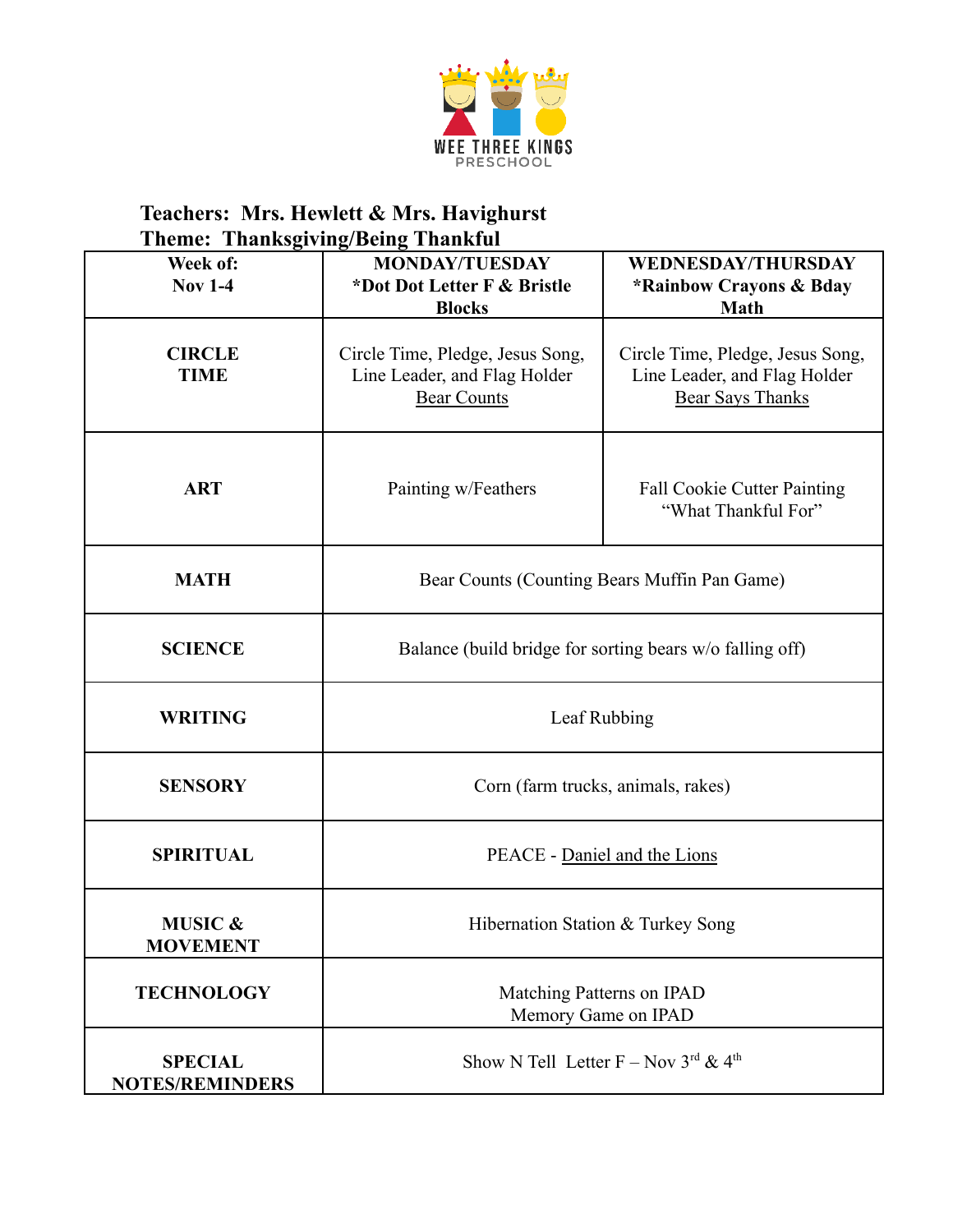

| 1 пенге<br>Week of:<br><b>Nov 8-11</b>   | <b>THANNS TOUR THANNUM</b><br><b>MONDAY/TUESDAY</b><br>*Dot Dot Letter G & Squirrel<br><b>Blocks</b> | <b>WEDNESDAY/THURSDAY</b><br>*Stringing Letters & Cutting<br>w/Scissors                |
|------------------------------------------|------------------------------------------------------------------------------------------------------|----------------------------------------------------------------------------------------|
| <b>CIRCLE</b><br><b>TIME</b>             | Circle Time, Pledge, Jesus Song,<br>Line Leader, and Flag Holder<br>$1st$ Pilgrims Thanksgiving      | Circle Time, Pledge, Jesus Song,<br>Line Leader, and Flag Holder<br><b>Turkey Book</b> |
| <b>ART</b>                               | Painting w/Golf Balls<br>(fall colors)                                                               | Thanksgiving Turkey w/Picture                                                          |
| <b>MATH</b>                              | <b>Turkey Feather Counting Math</b>                                                                  |                                                                                        |
| <b>SCIENCE</b>                           | Things that Spin                                                                                     |                                                                                        |
| <b>WRITING</b>                           | <b>Trace Names</b>                                                                                   |                                                                                        |
| <b>SENSORY</b>                           | <b>Birdseed</b>                                                                                      |                                                                                        |
| <b>SPIRITUAL</b>                         | PEACE - Chapel                                                                                       |                                                                                        |
| <b>MUSIC &amp;</b><br><b>MOVEMENT</b>    | Thanksgiving Day Song, Turkey Song, and Pass the Beanbag Game                                        |                                                                                        |
| <b>TECHNOLOGY</b>                        | Tracing Letters on IPAD                                                                              |                                                                                        |
| <b>SPECIAL</b><br><b>NOTES/REMINDERS</b> | Chapel 9th & 10th<br>Show N Tell Letter G – Nov $10^{th}$ & $11^{th}$                                |                                                                                        |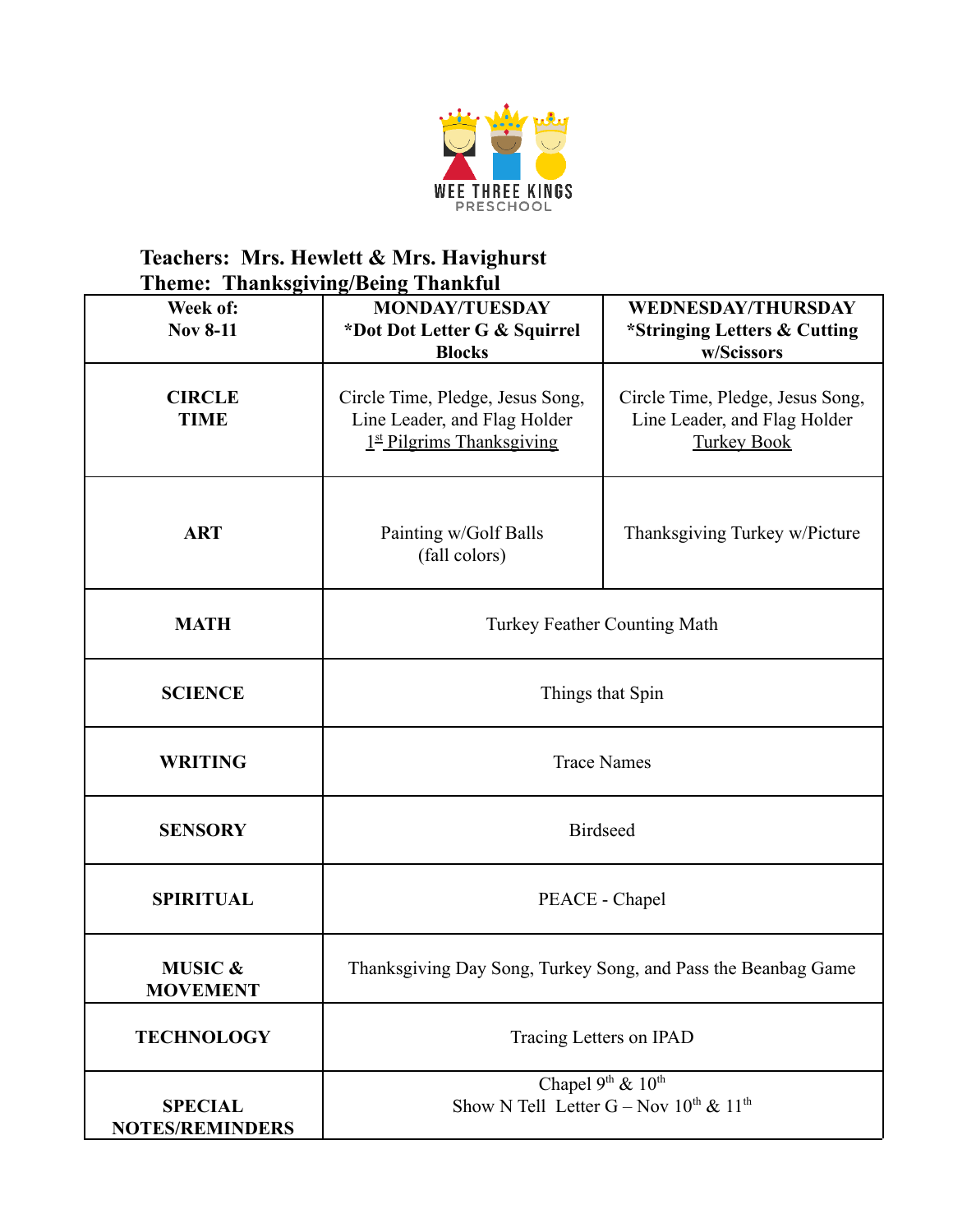

| Week of:<br><b>Nov 15-18</b>          | <b>MONDAY/TUESDAY</b><br>*Dot Dot Letter H & Gumball<br><b>Math</b> | <b>WEDNSDAY/THURSDAY</b><br>*Watercolors & Alpha Keys            |
|---------------------------------------|---------------------------------------------------------------------|------------------------------------------------------------------|
| <b>CIRCLE</b><br><b>TIME</b>          | Circle Time, Pledge, Jesus Song,<br>Line Leader, and Flag Holder    | Circle Time, Pledge, Jesus Song,<br>Line Leader, and Flag Holder |
| <b>ART</b>                            | H is for House $&$ Cutting<br>w/Scissors (keep for assessment)      | Self Portrait (keep for assessment)<br>& Paint at Easel          |
| <b>MATH</b>                           | <b>Spatial Reasoning Activity</b>                                   |                                                                  |
| <b>SCIENCE</b>                        | Can You Fix It? (put flashlight together with battery)              |                                                                  |
| <b>WRITING</b>                        | Magna Doodles w/Letter Sheets                                       |                                                                  |
| <b>SENSORY</b>                        | <b>Birdseed</b>                                                     |                                                                  |
| <b>SPIRITUAL</b>                      | PEACE – Make Birdfeeders                                            |                                                                  |
| <b>MUSIC &amp;</b><br><b>MOVEMENT</b> | Thanksgiving Day Song and Turkey Song                               |                                                                  |
| <b>TECHNOLOGY</b>                     | Tracing Letters on IPAD                                             |                                                                  |
|                                       | Show N Tell Letter H – Nov $17th$ & $18th$                          |                                                                  |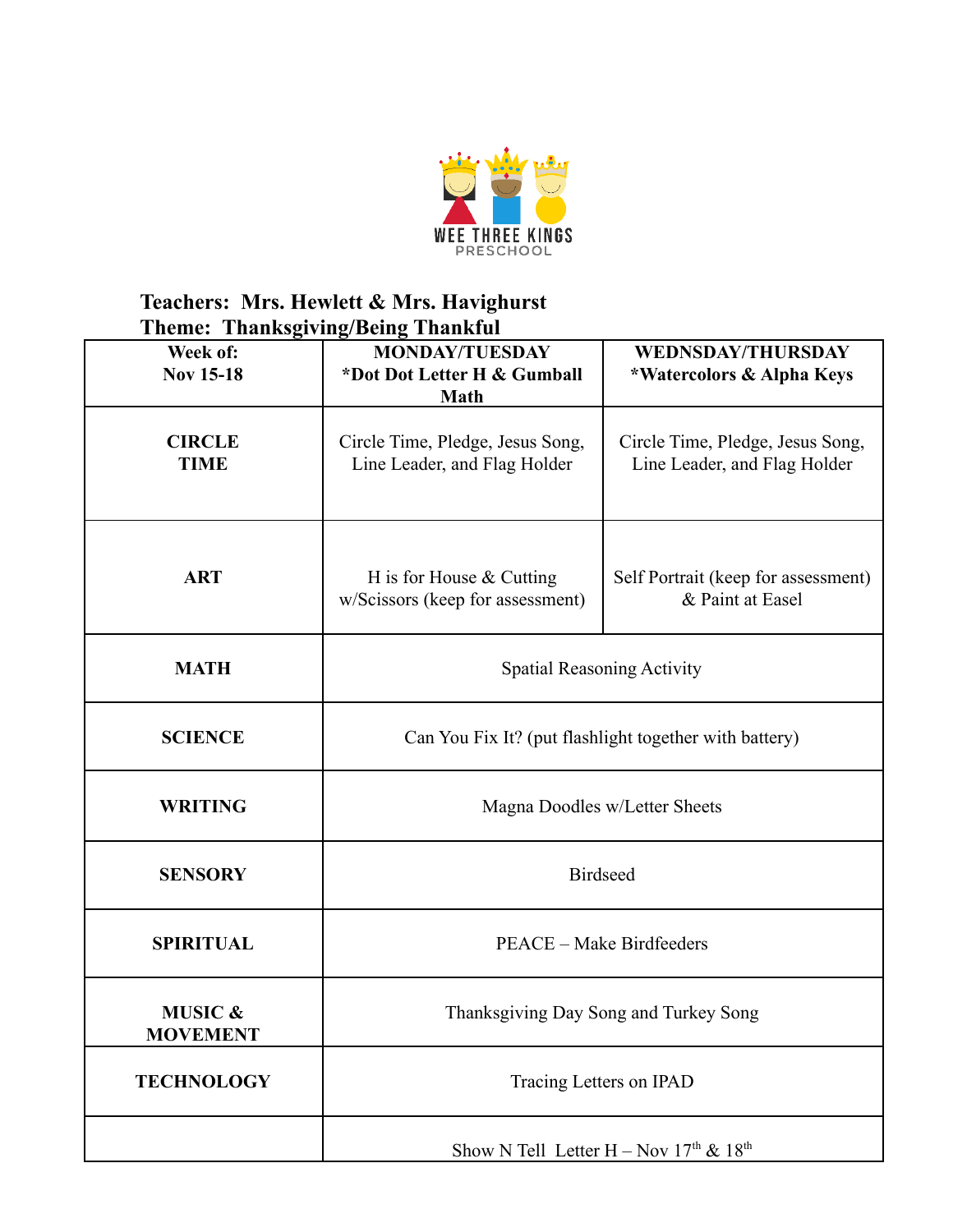#### **SPECIAL NOTES/REMINDERS**



| Week of:<br><b>Nov 22-23</b>          | писто писторондженд писти<br><b>MONDAY/TUESDAY</b><br>*Dot Dot Letter I & Nuts and<br><b>Bolts</b> | <b>WEDNESDAY/THURSDAY</b> |
|---------------------------------------|----------------------------------------------------------------------------------------------------|---------------------------|
| <b>CIRCLE</b><br><b>TIME</b>          | Circle Time, Pledge, Jesus Song,<br>Line Leader, and Flag Holder                                   |                           |
| <b>ART</b>                            | Christmas Door Decoration &<br>Find Letters in our Name                                            |                           |
| <b>MATH</b>                           | Pipe Cleaner Numbers & Counting w/Beads                                                            |                           |
| <b>SCIENCE</b>                        | Plastic Straw Structures & Orange Float (class group experiment)                                   |                           |
| <b>WRITING</b>                        | Playdoh w/Letter Mats                                                                              |                           |
| <b>SENSORY</b>                        | Marble Tracks                                                                                      |                           |
| <b>SPIRITUAL</b>                      | PEACE – I'm Not a Scaredy Cat                                                                      |                           |
| <b>MUSIC &amp;</b><br><b>MOVEMENT</b> | <b>Musical Instruments</b>                                                                         |                           |